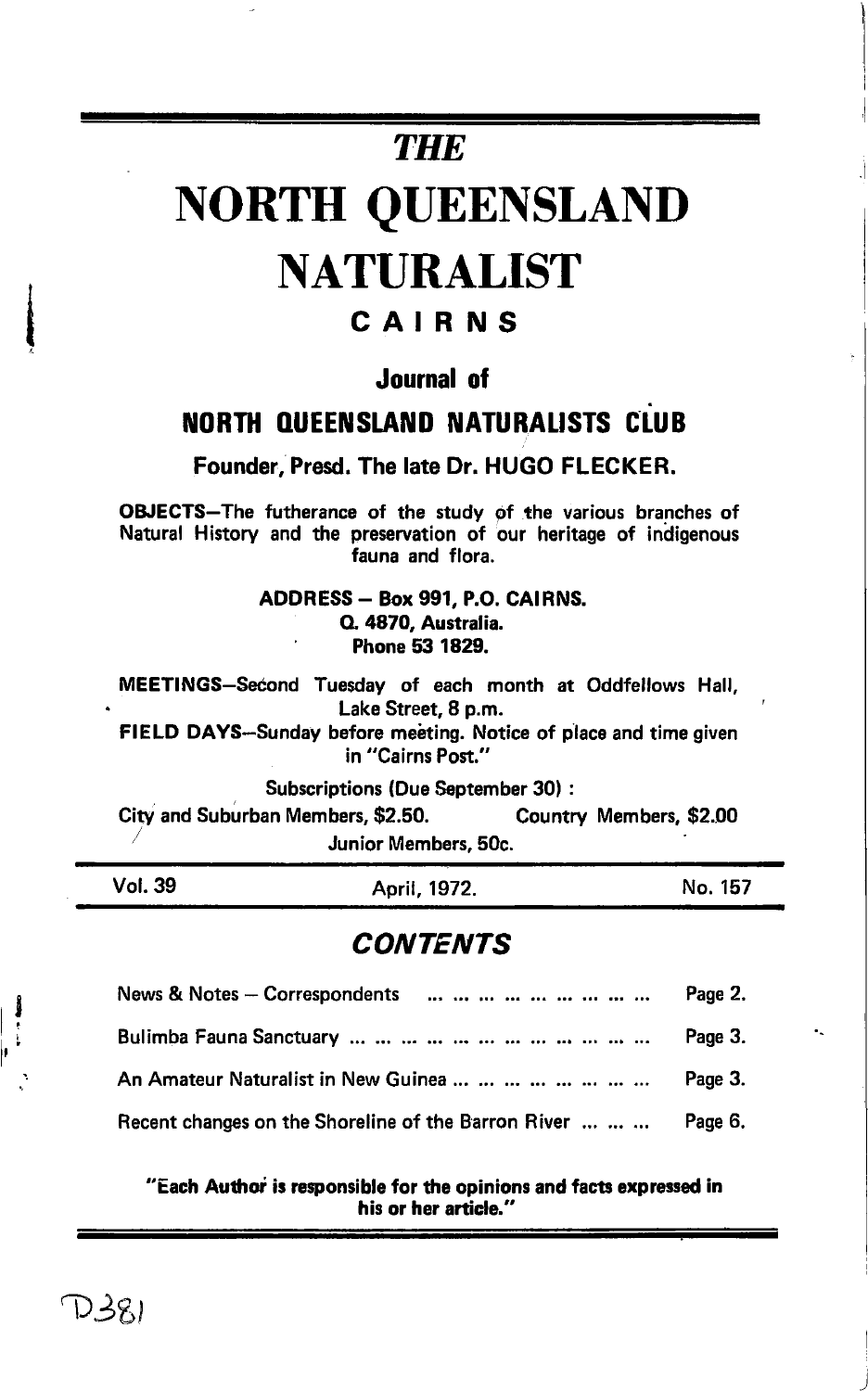#### Page 2. NORTH QUEENSLAND NATURALISTS.

Club Officers - September 30, 1971 to September 30, 1972.

#### President: A. J. CASSELS, Esa.

Hon. Secretary: Mrs. M. L. CASSELS. Hon. Treasurer: Mr. W. HUDDY.

Editor: Miss J. MORRIS.

Patron: Mr. S. E. STEPHENS.

NEWS & NOTES: The late Dr. Brass generously bequeathed his binocular microscope to our Club, also a bookcase and a filing cabinet.

A Club member recently visited the Forestry Research Institute at Atherton and reports that the Flecker Herbarium is being well cared for there.

there.<br>The Treasurer requests that all outstanding subscriptions be paid forthwith.

The Editor requests many more contributions for our Journal.

The following people would like Australian correspondents in the subjects . statedl:

Mr. C. C. Chua, P.O. Box 12, Tabah Rata, Cameron Highlands, Pahand, Malaysia. Butterflies, moths, beetles, insects generally.

Kevin Donohue, 7 Harrington Avenue, Coriland, New York 13075, U.S.A. lnsects generallY.

Mitsui Nomoto, 129 Umaki-cho, Matsuyama City, Japan. Butterflies.

Fumio Miyasaka, Box 66, Ueda City, Nagano, Japan. Butterflies.

Takashi Hosono, 1, 11-chome, Denenchofu honcho. Ota-li,Tokyo, Japan. **Butterflies.** 

Takayoshi Matsumura, 827-5 Fujioka, Fuyioka-shi-Gumna 375, Japan. Butterflies.

J. Haugum, Lunhusvej 33, 7100 Vejle, Denmark. Butterflies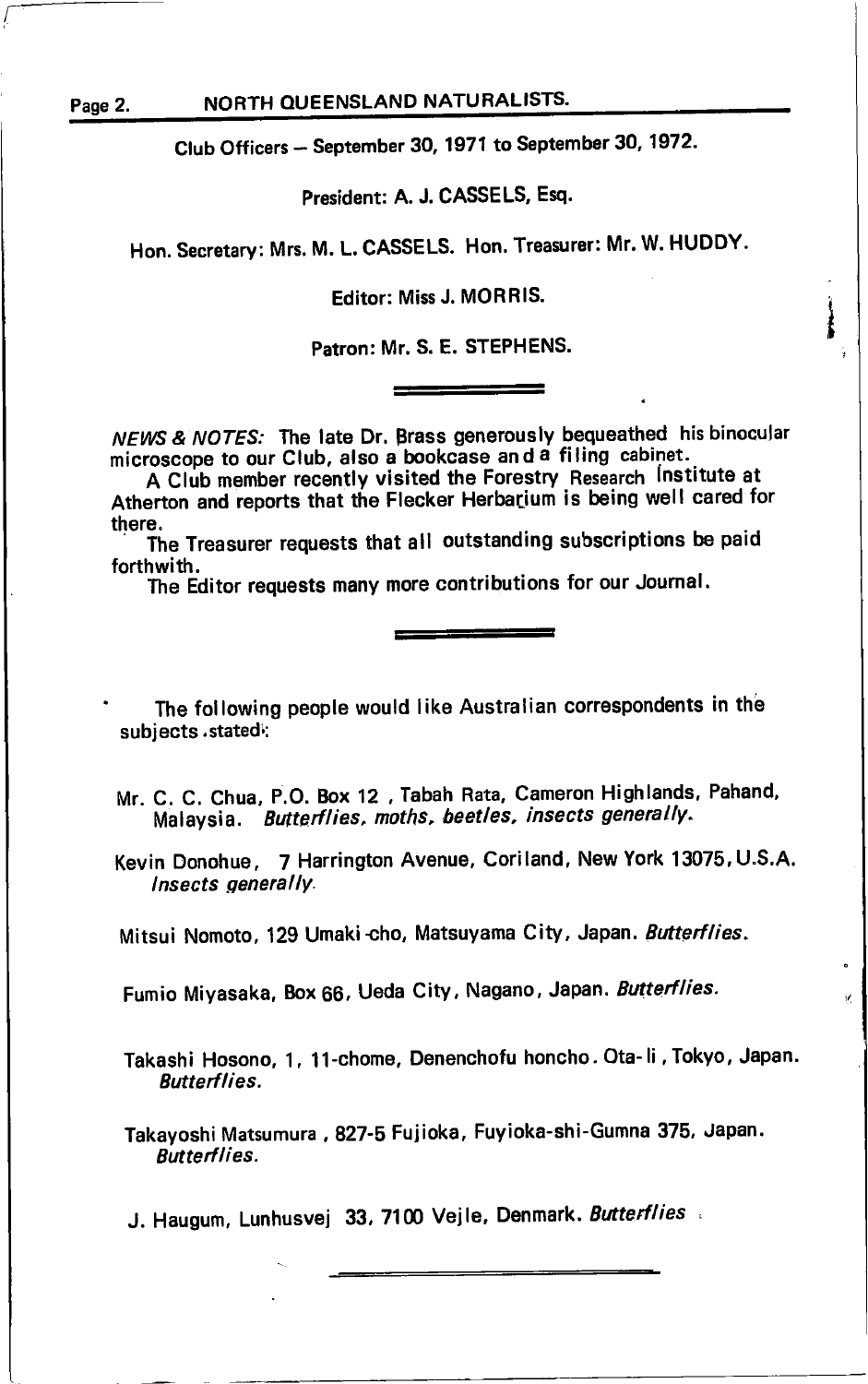#### BULIMBA FAUNA SANCTUARY

In April 1970, the Bulimba cattle station on the Lynd River was declared a Fauna Sanctuary as a result of representations to the Minister for Primary lndustries by the owner of the property, Mr. E. Cunningham.

Mr. Cunningham kindly supplied the following information about this Sanctuary for our Joumal:

Bulimba is a very remote property lyin g on both sides of the Lynd River. Scattered all through the area are great big deep lagoons and swamps. These are ideal habitats for all manner of wild life such as geese, ducks, ibis, native companions (brolgas), jabiru, qnd numerous other wild birds. The station manager is Ranger and as such has complete authority to report anyone violating the sanctuary. lt is felt that now they cannot be disturbed these wildfowl will breed in ever increasing numbers.

Should the property ever change hands the sanctuary would remain at is most probable the new owner would agree to act as Ranger. Should Should the property ever change hands the sanctuary would remain and this not be the case, the Lands Department would then appoint some other responsi ble person.

With Bulimba as a sanctuary Mr. Cunningham feels that the wild life of 'the Peninsula is now in no danger of extinction.

#### . AN AMATEUR NATURALIST IN NEW GUINEA

#### FROGS:

l,

A giant tree frog up here measures about  $5\frac{1}{2}$  inches in body length and about 10 inches with back legs extended. Colouring is deep green on top, white undemeath with just a falnt touch of yellow. The face is flat, the body very thick through. It has a very deep rattling voice which fortunately is not used very often. Up at Wau I found a small tree frog, brown with orange stripes down each side, that had a voice like someone striking an anvil. Another one was always belching politely - after each belch  $\|\cdot\|$ ully expected to hear a small voice say: "Pardoni" On top of Mt. Kiandi, 8,000 feet up in moss forest, and always under logs, were two species of very small frogs about 1 inch in length that were quite beautifully marked like small jewels. The last frog I found back in Lae, right under the house. It was  $1\frac{1}{2}$  inches long, with small black granules on the back. It had the loudest voice of any frog I know, a series of high pitched "beep -beeps" which it kept up all night. It was impossible to sleep with one of these under your room, so I crawled under, to emerge after fifteen minutes with the offending frog, then was just sitting down when another started. Cursing, i spent a further half hour searching and finally caught it. Rod then let them go across the road. Naturally the following night we were once more deafened by "beep-beeps". After capture this time the frog was set free miles away. These frogs were very common.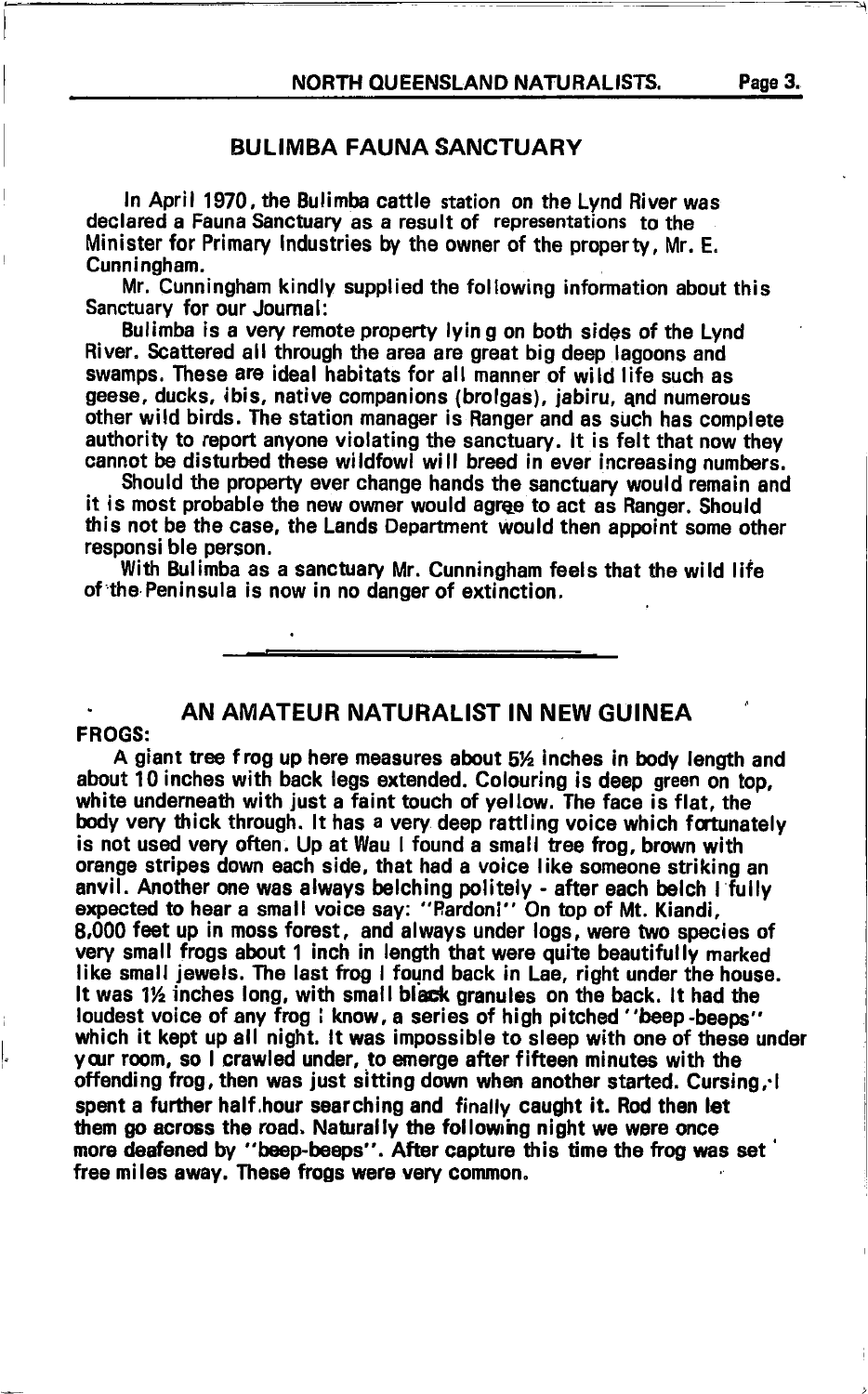NORTH QUEENSLAND NATURALISTS. Page 4.

#### REPTILES:

The natives usually ki ll any snakes they find. we have seen a blackheaded python, what appeared to be two brown snakes, and perhaps a whip-snake. Then a native brought us a beautiful green python. It was green on top and sides blending into yellow with whitish underbelly and mauve speckles splashed along the sides - simply gorgeous in the sunshine. The natives let it go into the bush. We have seen a lovely tree goanna, 3 feet long, bright green with white speckles all over, climbing all the way up a tree. There are green skinks easily 1 foot long and others with blue tails. Across the Markham River I found a gecko under some bark, as large as our leaf-tailed gecko, with beautifully patterned eyes and markings of chocolate brown, deep grey and a black patch on the back.<br>BIRDS:

In a quiet clearing I heard in the distance what I took to be a heavy wind. Closer and closer it came, a strange soughing pulsing sound of heavy objects beating through the air. Then over the treetops came firteen<br>large birds. As soon as I saw the bills, heavy and downcurved with a large heavy objects beating through the air. Then over the treetops came fifteen carbuncle-type protuberance at the head, I knew they were hombills . They were black except for white tips on the huge beating wings and long tails. Altogether three flocks totalling about thirty birds flew over the clearing.

Another day up at Wau I went round the mist nets with Peter Shanahan's boys. Peter collects birds for overseas zoos. A few birds in the nets were gently put into cloth bags. On our return down the ridge, the leading boy stopped, silently beckoned me forward and pointed to a largish tree on the outer jungle wall. Onto a branch right in front hopped a king bird of paradise. He was small with pure gleaming white breast and neck, his head and all his back flaming scarlet, and two lyre-like green feathers extending from his tail. Theee bobbed up and down as he hopped argund, busily peering into loose bark. Suddenly he was still, peering intently, his head weaving this way and that. Then in a red flash he was gone. I shall never forget that bird.

Going down a track on Mt. Kiandi I heard a strange cry, a kind of rapld chattering after the style of a machine gun, which I realised I had heard before on one of my records at home. It was the call of a Sicklebill bird of paradise. I hurriedly focused my binoculars on the nearest tree and there in the shadows was the male. Black with white splashes on wings, mottled breast, he had a long tail from which protruded two longer white feathers that streamed behind him when he flew. He sat there absolutely still, eyeing me inquisitively. Another shadow joined him, his rather drab wife. Both had long thin down curved beaks, like the rifle bird. We must have stared at each other for ten minutes before they unhurriedly flew away. This same day in the moss forest I saw yet another bird of paradise the Magnificent. I managed to see the yellow feathers of his back and he appeared to have greens and browns on black. One moment he was on a branch, the next g one.

I saw some tree creepers with black caps scaling the trees, and two New Guinea versions of the golden whistler flitting round on the moss covered boughs. A party of large black birds with bare yellow faces came slowly through the trees, foraging up and down the branches - a type of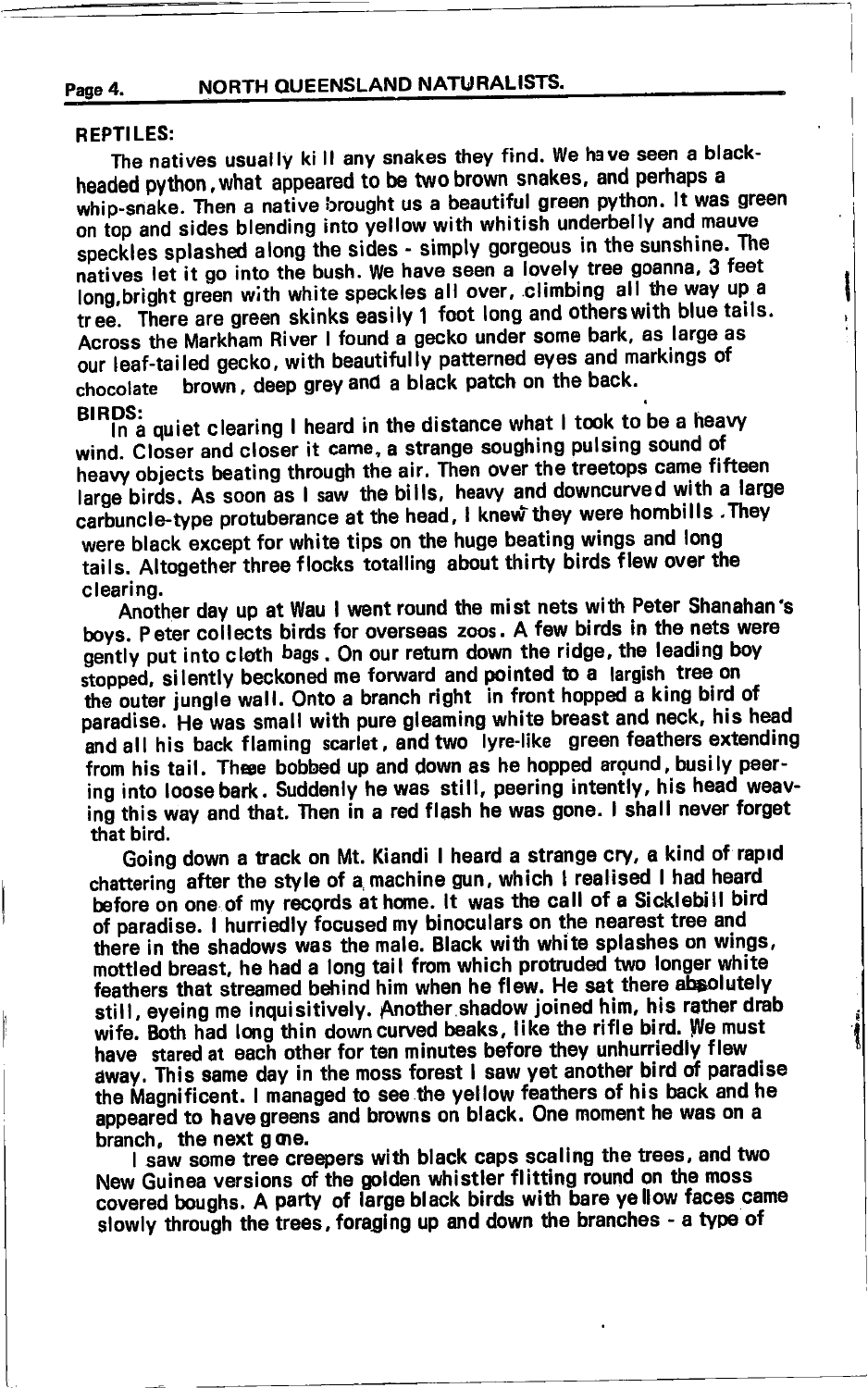honeyeater. Later I came upon two grey mottled birds, the size of rifle birds and with similar bills,which were really tearing into an old tree, bark flying everywhere. Small all black parrots shot rapidly amongst the trees, possibly a species of fig parrot.

Another day on Mt Kiandi I came upon some mistletoe with bright orange blossoms on which half a dozen dainty little honeyeaters were feeding. They had coal black plumage with a scarlet splash across back and head. Also at this place I saw one of the New Guinea yellow robins, the yellow very faded out with the same gentle nature and friendly eyes.

#### INSECTS ETG:

t

Rod and Joan took me out to meet some of their boys who had been collecting specimens for them. We left the car in a small clearing surrounded by semi-jungle and wended our way along a path until we came out onto a river. Now crossing this river was what Joan and Rod. in the understatement of the year called a swinging bridge. They assured me they had crossed it before. I followed Joan awkwardly up a series of wooden slats or branches, going almost on all fours as there was nothing to hang onto. On getting up to the top and watching Joan commence her swaying progress across, I tumed a pea green and decided definitely that this was not for me. lgnoring rude remarks from Rod I tottered down to the ground, took my boots off and waded across the treacherous current that swept strongly round my ankles.

On the other side we met the boys at their home under some palm trees. They and their friends from the village welcomed us and they brought out their hoard. Michael had collected on a vine two chrysalises of the black and yellow birdwing, but best of all was' a giant green katydid. It was so like a leaf that at first it did not register on us. The wings had the veins and arteriesof the usual leaf as well as camouflage splotchings that from a distance resembled holes or fungus spots. It was  $5\frac{1}{2}$  inches long and 1 1/4 inches deep, truly a magnificent specimen.

Going back I once again forded the raging torrent, stopping in mid-stream to watch the slow progress of Joan returning over the bridge. Cautiously inch by inch she stumbled and tripped, grabbing tightly the cables on each side. In fact so hard was she concentrating on crossing and keeping her balance that she almost knocked a smiling native off the end as she stepped off. She did not know anyone was there until he spoke to her. I think that the only reply he got was a small shriek..

The beetle collecting I would say has been fairly poor, although I will end up with a little over two thousand beetles. <sup>I</sup> have been here during the dry season - though it rains almost every night. The wet season should start in April or May. I have. met many interesting people and have enjoyed every moment of this trip. From spiders and birds to snakes and giant millipedes that grow to over a foot long (pick up these last with care as they secrete some solution that burns the skin, causing it to peel off): in a new country everything that moves is interesting.

- John Crowhurst .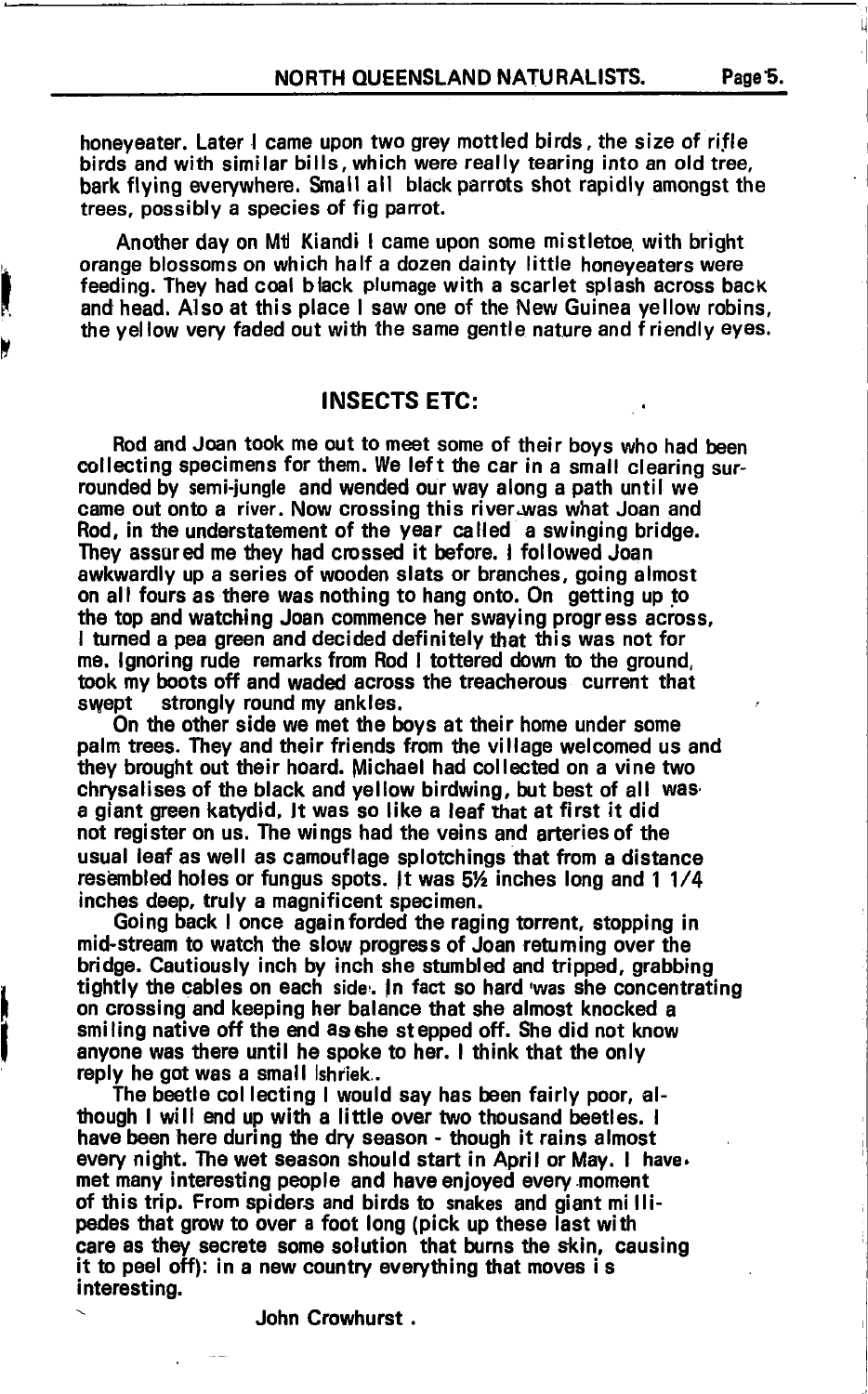

## RECENT CHANGES ON THE \$HORELINE OF THE BARRON DELTA

(University of Melbourne) E. C. F. Bird Figure 1. C Σ B Á Barron River 1942 c.1935 r89gE D **AIL** ikm 1969 1960

The coastal lowland north of Gairns consists of the delta built up by the Barron River, which has brought down large quantities of sediment (chiefly sand, silt and clay, with some gravel) from its catchment on the Atherton Tableland. Rivers in delta regions commonly branch into Atherton Tableland. Hivers in delta regions commonly explore. Thomatis<br>several distributary channels, and the Barron is no exception. Thomatis Creek, leading into Richter Creek, is one distributary, and Redden Creek, opening on to Machan's Beach, is another. Barr Creek, at the northern end of Machan's Beach, marks the site of a third, no longer linked to the<br>Barron River.

As deltas develop, these channels tend to migrate, and change in size. Most of the water and sediment now discharged by the Barron flows down its main channel, under the road bridge at Stratford and out to the sea at the southern end of Machan's Beach, but at earlier stages in delta develop-<br>the southern end of Machan's Beach, but at earlier stages in delta development the main outflow was at times by way of Richter Creek, and at times by way of what is now Redden Creek. At one stage, the Barron flowed into Cairns Bay somewhere near the Airport.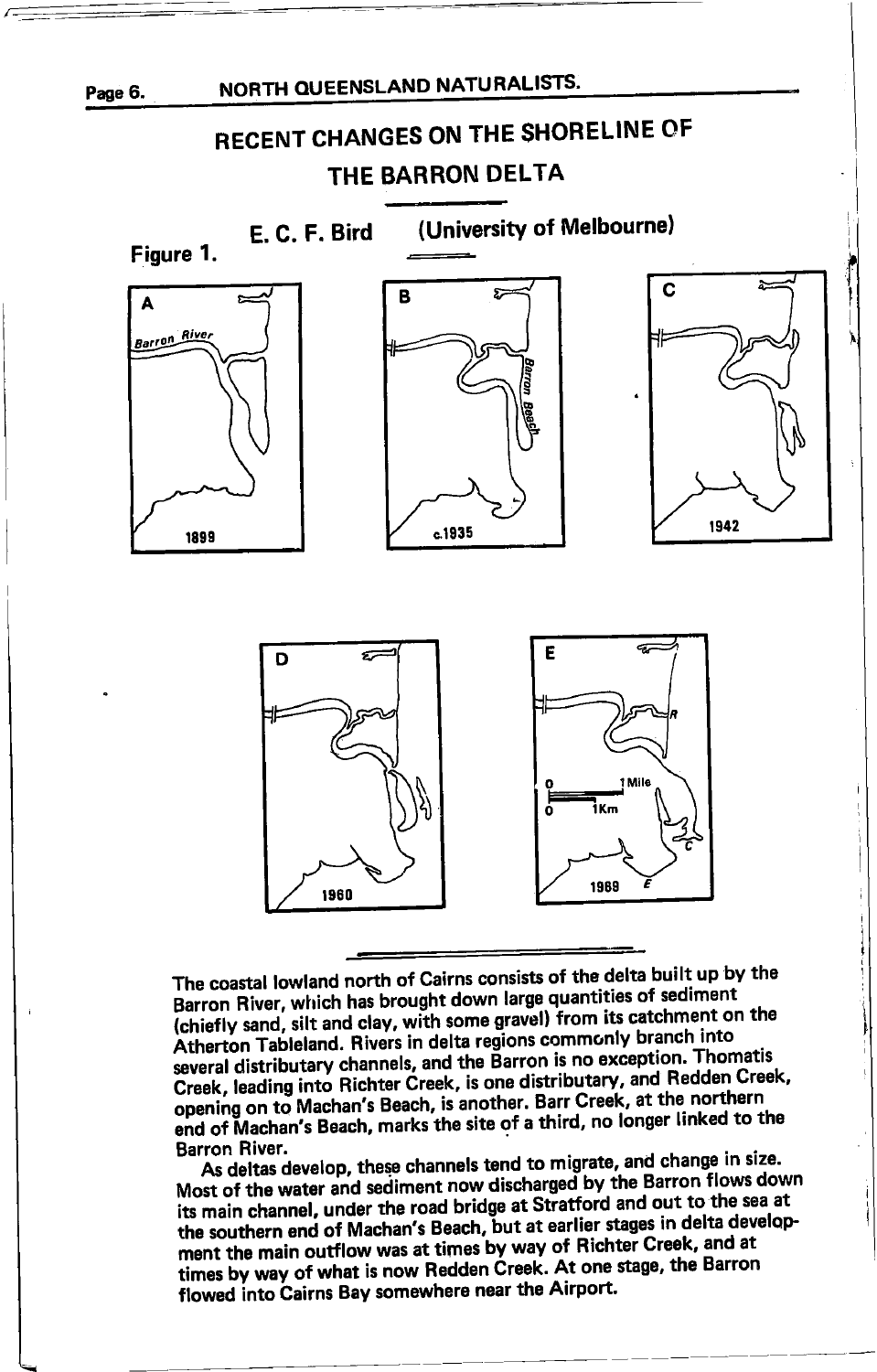These past changes have been deduced from studies of the surface and sub-surface deposits of the delta region (Bird 1969, 1970), but even within the past century there has been a major change in the outflow from the Barron River. Evidence of this can be obtained from comparison of early maps and charts with the more recent configuration shown on air photographs (Figure 1).

Cook and Flinders both sailed past this sector of the coast without pausing to examine it, but Philip King visited Trinity lnlet in 1819, and thought it to be the mouth of a large river. Owen Stanley agreed with this view when he visited the area in 1848, but when Dalrymple explored Trinity Inlet in 1873 he found that it led only into brahching and narrowing mangrove-fringed tidal creeks. None of the early visitors seems to have noticed the mouth of the Barron River, though it must have been known to the first settlers, who arrived in Cairns in 187Q. lt was marked on Lieutenant Connor's plan of Cairns Harbour, prepared in 1878, in <sup>a</sup> position adjacent to Ellie Point. A map of Cairns and surrounding districts published around 1885 (kept in the Oueensland Archives) also shows the Barron opening in this position, but it labels Ellie Point erroneously as Casuarina Point, The first reliable map of the lower course of the Barron River is the'chart of Cairns. Harbour surveyed by Commander Parry in 1899. The configuration at that stage is shown in Figure 1, a.

In the early years of the present century there was an uninterrupted beach extending from the mouth of Redden Creek southward to end in a spit flanking the outlet from the Barron. This was known as Barron Beach (Figure 1,B). By the mid-nineteen thirties there were several dwellings on the sandy country immediately behind this beach, and two of the people who lived there (Mr. F. G. White and Mrs. B. Brown) have supplied the author with local information. Year by year, the Barron River sharpened its meandering channel, encroaching on the narrow strip of coastal land. The sandy isthmus was almost breached during the 1934 cyclone, when heavy seas pounded the shoreline at the same time as floodwaters poured down the Barron River. The actual break-through seems to have taken place a year of two later, probably in 1937. A wide new outlet was soon formed, and shoals began to accumulate across the old channel.

This was the situation when air photographs were taken in July 1942 (Figure 1,C). Extensive shoals of sand which had formed south of the new outlet were probably derived mainly from the washed-out sector of Barron Beach, though additional sand may have come down the river at this stage. Subsequently, a large sandspit has developed south of the new outlet (Figure 1,D) culminating in Casuarine Point, and the old channel has been sealed off by a tract of mangrove swamp, so that by. 1969 it was no more than a blind inlet between Casuarina Point and Ellie Point (Figore 1,E).